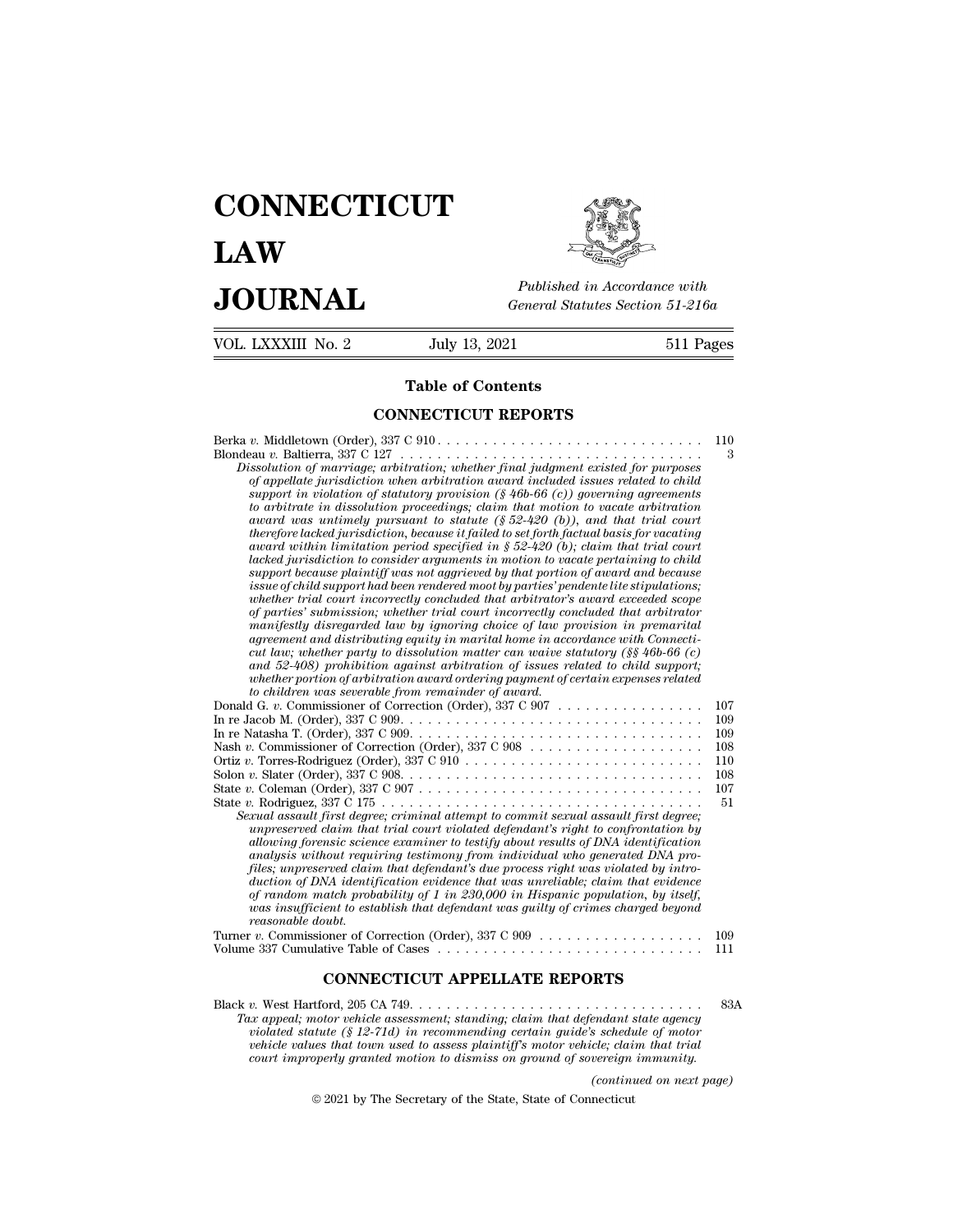| Page ii     | CONNECTICUT LAW JOURNAL                                                                                                                                                                                                                                                                                                                                                                                                                                                                                                                                                                                                                                                                              | July 13, 2021       |
|-------------|------------------------------------------------------------------------------------------------------------------------------------------------------------------------------------------------------------------------------------------------------------------------------------------------------------------------------------------------------------------------------------------------------------------------------------------------------------------------------------------------------------------------------------------------------------------------------------------------------------------------------------------------------------------------------------------------------|---------------------|
|             | Negligence; unavoidable accident doctrine, discussed; motion for reconsideration;<br>whether trial court erred in refusing to apply unavoidable accident doctrine to<br>facts of case; whether trial court erred in granting plaintiff's motion for reconsider-<br>ation and in increasing award of damages to include future medical expenses.                                                                                                                                                                                                                                                                                                                                                      | 68A                 |
| such claim. | Employment discrimination; summary judgment; whether trial court correctly<br>determined that claim of gender discrimination in violation of Connecticut Fair<br>$Emplogment\,Practices\,Act$ (§ 46a-51 et seq.) was barred by doctrine of resjudicata;<br>whether genuine issue of material fact existed as to whether plaintiff was jurisdic-<br>tionally barred from bringing gender discrimination claim in United States Dis-<br>trict Court; whether trial court correctly determined that defendant was entitled<br>to judgment as matter of law on claim of hostile work environment because plaintiff<br>failed to submit sufficient evidence to raise genuine issue of material fact as to | 3A                  |
|             | Sale of narcotics; whether trial court abused its discretion in determining that<br>defense counsel violated rule of practice $(\S$ 40-15) and imposing sanction as result<br>of that violation; whether trial court abused its discretion in permitting state to<br>go beyond scope of direct examination in cross-examining witness, converting<br>witness into expert witness; claim that defendant's due process right to fair trial<br>was violated as result of prosecutorial impropriety.                                                                                                                                                                                                     | 21A                 |
|             | Dissolution of marriage; motion to open judgment; claim that trial court abused its<br>discretion in quashing certain subpoenas; whether active civil matter was pending<br>that would have permitted defendant to subpoena witnesses in connection with<br>motion to open; claim that trial court erred in finding that defendant failed to<br>establish probable cause that dissolution judgment was procured through fraud<br>or mutual mistake; whether record was adequate to make determination regarding<br>what evidence demonstrated about issue of probable cause.                                                                                                                         | 52A                 |
|             | Zachs v. Commissioner of Correction (replacement pages), 197 CA 871-72 $\dots \dots$<br>Volume 205 Cumulative Table of Cases                                                                                                                                                                                                                                                                                                                                                                                                                                                                                                                                                                         | $\mathbf{v}$<br>99A |
|             | <b>SUPREME COURT PENDING CASES</b>                                                                                                                                                                                                                                                                                                                                                                                                                                                                                                                                                                                                                                                                   |                     |
|             |                                                                                                                                                                                                                                                                                                                                                                                                                                                                                                                                                                                                                                                                                                      | 1B                  |
|             | <b>CONNECTICUT PRACTICE BOOK</b>                                                                                                                                                                                                                                                                                                                                                                                                                                                                                                                                                                                                                                                                     |                     |
|             |                                                                                                                                                                                                                                                                                                                                                                                                                                                                                                                                                                                                                                                                                                      | 1PB                 |

|--|--|--|--|--|--|

| SUPREME COURT PENDING CASES      |     |
|----------------------------------|-----|
|                                  | 1B  |
| <b>CONNECTICUT PRACTICE BOOK</b> |     |
|                                  | 1PB |
| (continued on next page)         |     |
|                                  |     |

| (continued on next page)                                                                                                                                                                                                                 |
|------------------------------------------------------------------------------------------------------------------------------------------------------------------------------------------------------------------------------------------|
| CONNECTICUT LAW JOURNAL<br>(ISSN 87500973)                                                                                                                                                                                               |
| Published by the State of Connecticut in accordance with the provisions of General Statutes § 51-216a.                                                                                                                                   |
| Commission on Official Legal Publications<br>Office of Production and Distribution<br>111 Phoenix Avenue, Enfield, Connecticut 06082-4453<br>Tel. (860) 741-3027, FAX (860) 745-2178<br>www.jud.ct.gov                                   |
| RICHARD J. HEMENWAY, Publications Director                                                                                                                                                                                               |
| <i>Published Weekly – Available at https://www.jud.ct.gov/lawjournal</i>                                                                                                                                                                 |
| Syllabuses and Indices of court opinions by<br>ERIC M. LEVINE, Reporter of Judicial Decisions<br>Tel. (860) 757-2250                                                                                                                     |
|                                                                                                                                                                                                                                          |
| The deadline for material to be published in the Connecticut Law Journal is Wednesday at noon for<br>publication on the Tuesday six days later. When a holiday falls within the six day period, the deadline<br>will be noon on Tuesday. |